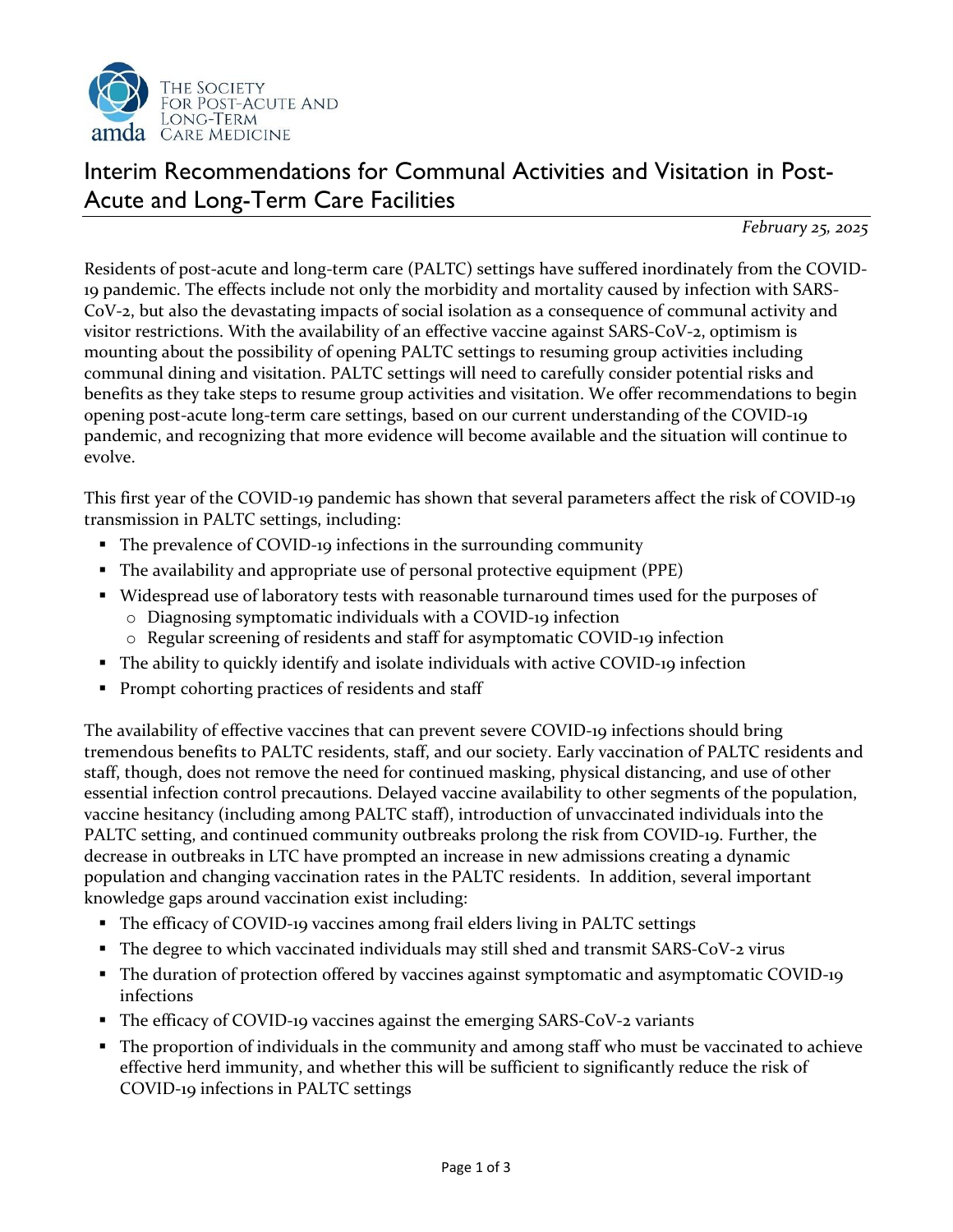*February 25, 2021*

The data regarding COVID-19 transmission in congregate care settings is evolving. Based on our present knowledge, AMDA offers the following recommendations to support the safety and well-being of residents as PALTC settings develop their individual policies and procedures for visitation, group activities, and communal dining.

- 1. *AMDA recommends that PALTC settings adopt a measured, stepwise approach to resuming visitation and group activities.* Permitting visitation and resuming group activities involve distinct sets of risks and changes in workflow. Risks specific to visitation include introducing a new set of individuals into the building. Visitors may bring SARS-CoV-2 into the building and visitors traveling from other regions may introduce new variant strains.
	- a. Risks specific to resuming group activities and communal dining typically include outbreaks affecting several residents and staff members at one time. To mitigate risk, leaders should consider starting with providing activities to residents of a single unit or wing at a time, and preferential staffing by individuals who have been vaccinated.
	- b. Our recommendations related to resuming group activities and dining include regularly reminding residents verbally and through signage to continue to mask, perform hand hygiene, and observe physical distancing, and modifying existing community spaces to ensure activities and dining can occur at appropriate physical distances.
	- c. Our recommendations related to visitation include scheduling visits, screening and possibly testing visitors on entry, escorting visitors to designated non-resident visitation areas in the building, providing and instructing proper use of PPE and hand hygiene, supervising visits, and disinfecting designated visiting areas before and after visits.
	- d. Facilities should create a robust process to continuously evaluate the impact of work-flow changes as part of their quality assurance and performance improvement program. This involves monitoring for new cases of COVID-19 infection in the building and continuous quality improvement around the new processes. Any new COVID-19 infection among staff or residents represents an outbreak and should trigger a return to previous restrictions, in conjunction with guidance from Centers for Medicare and Medicaid Services (CMS) and most states.
- 2. *AMDA recommends that PALTC settings continue to encourage all staff, residents, and visitors to be vaccinated against COVID-19 and seasonal influenza.* Additionally, PALTC settings may consider advocating for COVID-19 vaccines to essential caregivers as part of their overall efforts to support both the safety and well-being of their residents. AMDA recommends that all SNF facilities develop a plan in concert with their state and local health departments and area hospitals and health systems to offer vaccination to new residents and staff members over the remainder of the COVID-19 pandemic.
- 3. *AMDA recommends that visits with residents be scheduled and supervised by facility staff.*  Supervision may include escorting the visitor directly to the visitation area and ensuring safe visiting practices including wearing a mask and practicing hand hygiene. As visitors become accustomed to changes in visitation and demonstrate adherence to the PALTC policies, the level of supervision required for those individual visitors may be decreased.
- 4. *AMDA recommends that all visitors should continue to be screened for COVID-19 infection each day they visit.* Screening includes asking the visitors about symptoms of COVID-19 infection, a